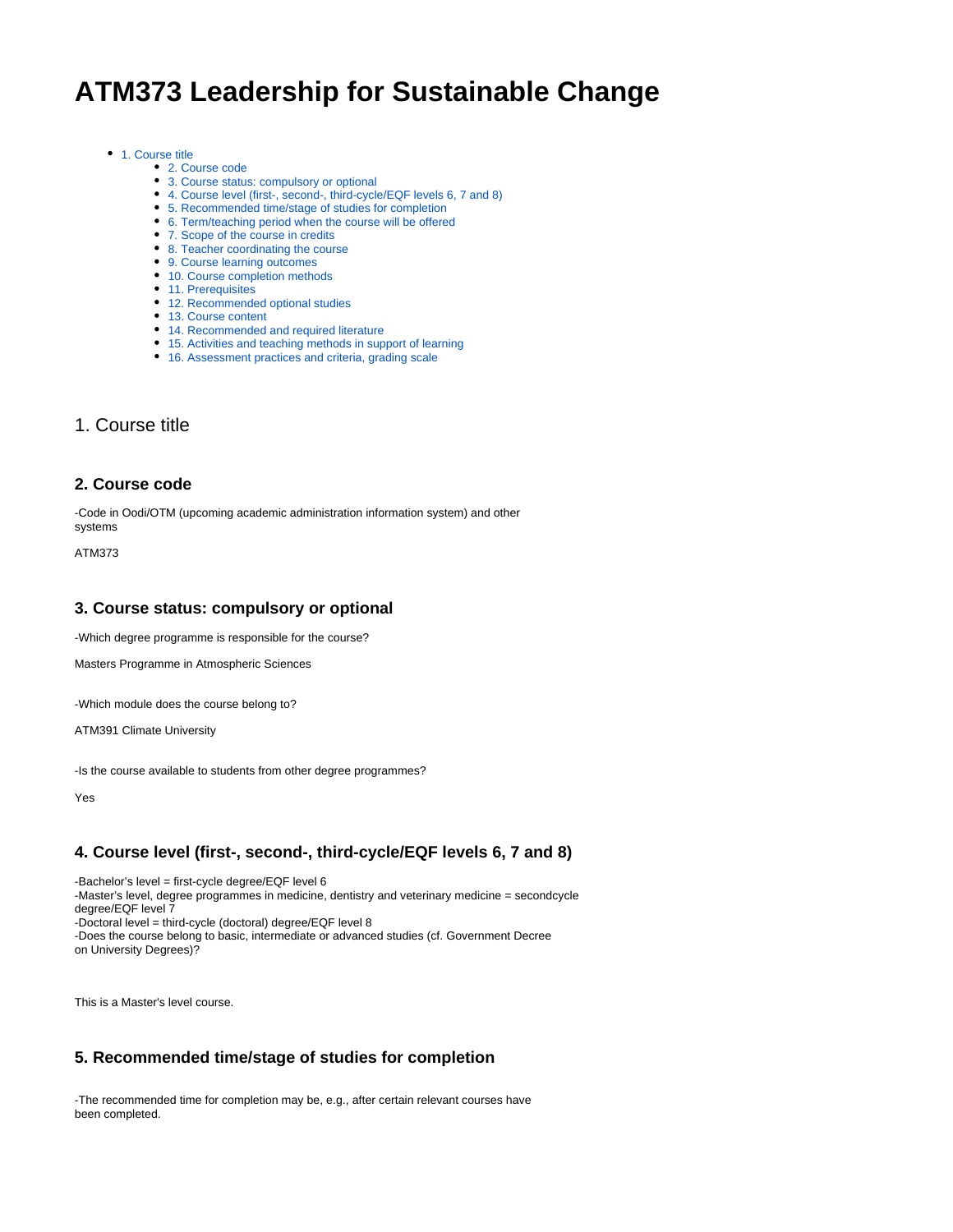## **6. Term/teaching period when the course will be offered**

-The course may be offered in the autumn or spring term or both. -If the course is not offered every year, this must be indicated here. -Specification of the teaching period when the course will be offered

#### **7. Scope of the course in credits**

5 ECTS

#### **8. Teacher coordinating the course**

Laura Riuttanen

#### **9. Course learning outcomes**

-Description of the learning outcomes provided to students by the course - See the competence map ([https://flamma.helsinki.fi/content/res/pri/HY350274\)](https://flamma.helsinki.fi/content/res/pri/HY350274).

During the course you will learn:

- what are the great challenges of sustainability and how are they related;

- how to lead change in complex systems, such as utilising the circular economy;

- what skills, knowledge and attitudes does a professional change-maker need;

- how to make and collaborate on a concrete sustainability project plan.

## **10. Course completion methods**

-Will the course be offered in the form of contact teaching, or can it be taken as a distance learning course?

Online course

-Description of attendance requirements (e.g., X% attendance during the entire course or during parts of it) -Methods of completion

Online learning material, assignments and a group project.

## **11. Prerequisites**

-Description of the courses or modules that must be completed before taking this course or what other prior learning is required

No prerequisites are required, but it is recommended to study the basics of climate change or basics of sustainability before the course, for example courses ATM302 Climate.now and/or ATM378 Sustainable.now.

## **12. Recommended optional studies**

-What other courses are recommended to be taken in addition to this course? -Which other courses support the further development of the competence provided by this course?

The other module ATM391 Climate University courses:

ATM302 Climate.now

ATM378 Sustainable.now